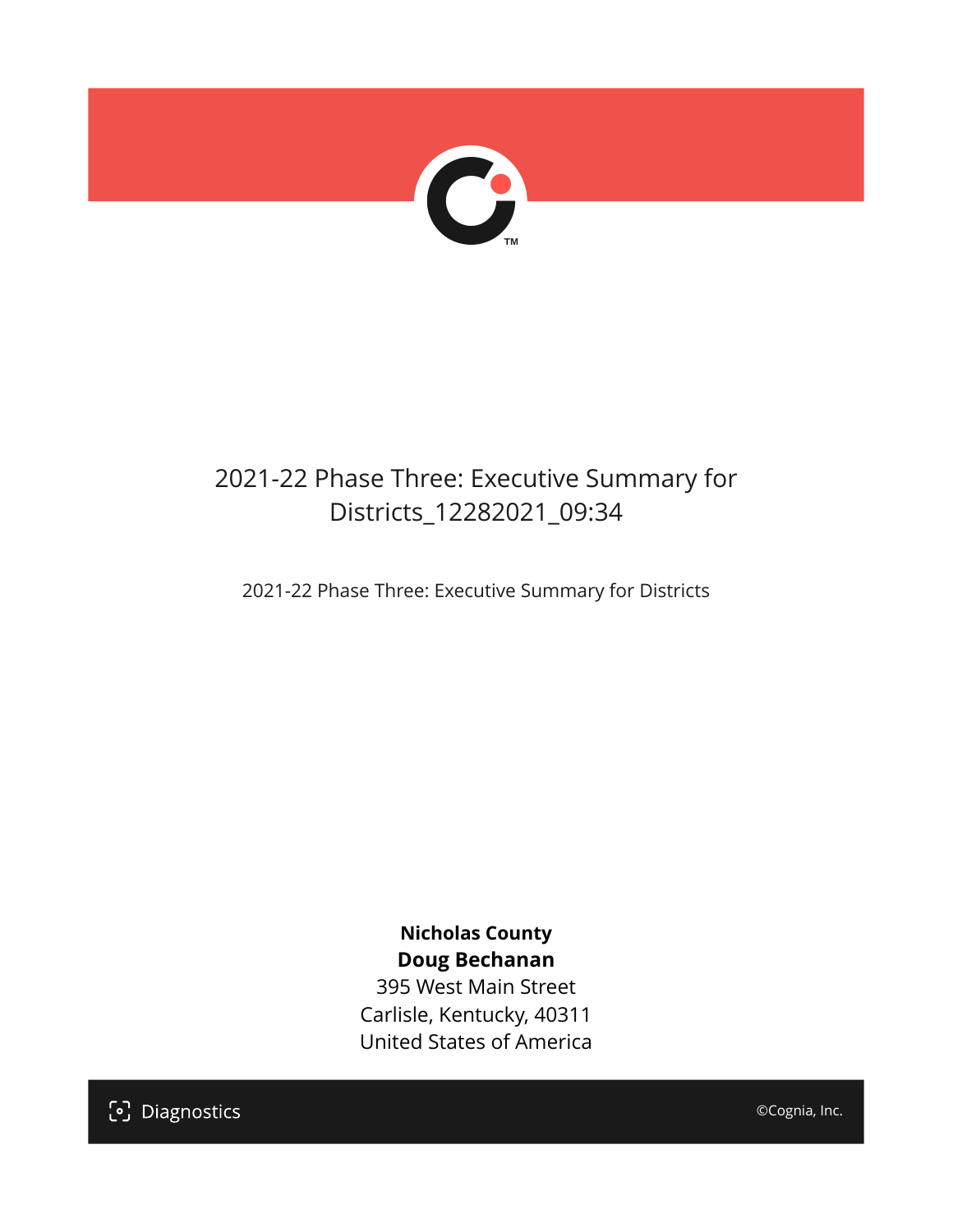Nicholas County

#### **Table of Contents**

[3](#page-2-0) [2021-22 Phase Three: Executive Summary for Districts](#page-2-0)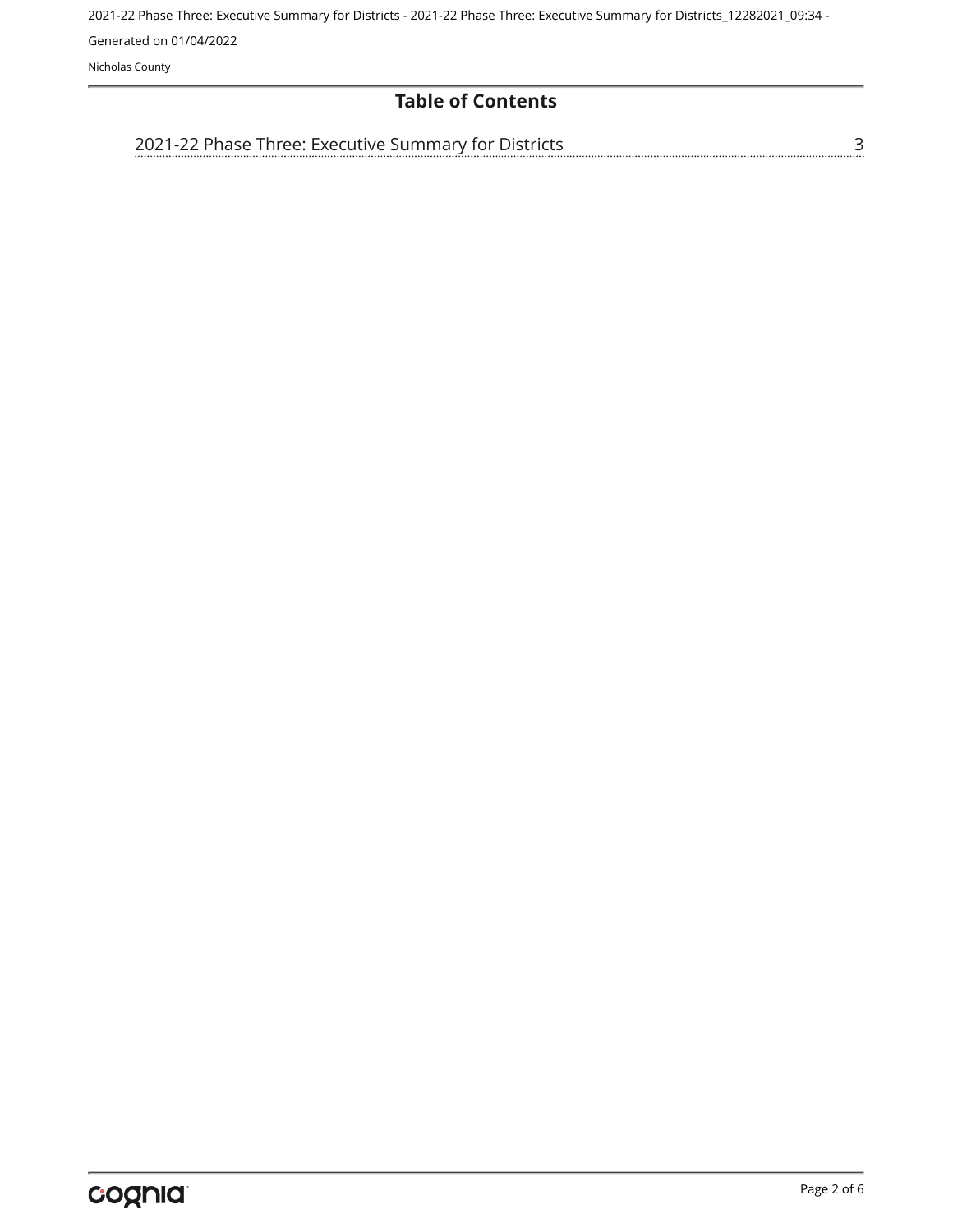### <span id="page-2-0"></span>**2021-22 Phase Three: Executive Summary for Districts**

Description of the District

Describe the district's size, community/communities, location, and changes it has experienced in the last three years. Include demographic information about the students, staff, and community at large. What unique features and challenges are associated with the community/communities the district serves?

Nicholas County is located on the outer edge of central Kentucky about 35 miles northeast of Lexington. The county is rural in nature with agriculture as the major source of income for most families. The county seat is Carlisle, known as "The Little Town with a Big Heart". The Nicholas County School system is located in Carlisle and can be referred to as "the heartbeat of the little town with a big heart." Nicholas County is a small school district with 2 school buildings. Nicholas County Elementary houses preschool through grade 6 with 625 students, 40 certified staff and 16 classified staff. Nicholas County Middle and High School is home to 461 students in grades 7 through 12 served by 35 certified staff and 12 certified staff. In addition to the 2 school buildings, the district has a Board Office that houses the offices of 7 district administrators and a bus garage which provides a location for transportation and maintenance staff services. As a district, Nicholas County lives out her motto, Every Student- Every Day, in all facets and phases of educating students. Special emphasis has been placed on student attendance and academic achievement over the past several years. The lack of business and industry in the county are at the root of many challenges the district faces on a daily basis. With little to no jobs available in the county, residents, especially parents of school age children, travel on average 35 miles to their place of employment in the region. Their work schedules impact their children's school attendance and achievement as well as their availability to participate in our schools many student-focused programs. Over the past 3 years, our student population has remained fairly constant and there has been minimal turnover in teaching staff until the fall of 2021 when the district hired a total of 13 new teachers and 6 full-time substitutes. In the Spring of 2020, our students were forced to leave our school buildings due to Covid 19 and learning was totally remote from late March to the end of the school year. The method of instruction during that time was almost exclusively through paper packets of student work. During the summer, administrative staff worked diligently to secure Chromebooks for all students in grades 2 through 12, select and purchase an online learning platform and develop a Virtual Learning Only program. Even with these upgrades in technology and curriculum, we found that about 30% of our students did not have access to WiFi so we secured hot spots for those students. Teachers were provided professional development opportunities in the use of Google Classroom and our virtual learning platform, Edgenuity. The 20-21 school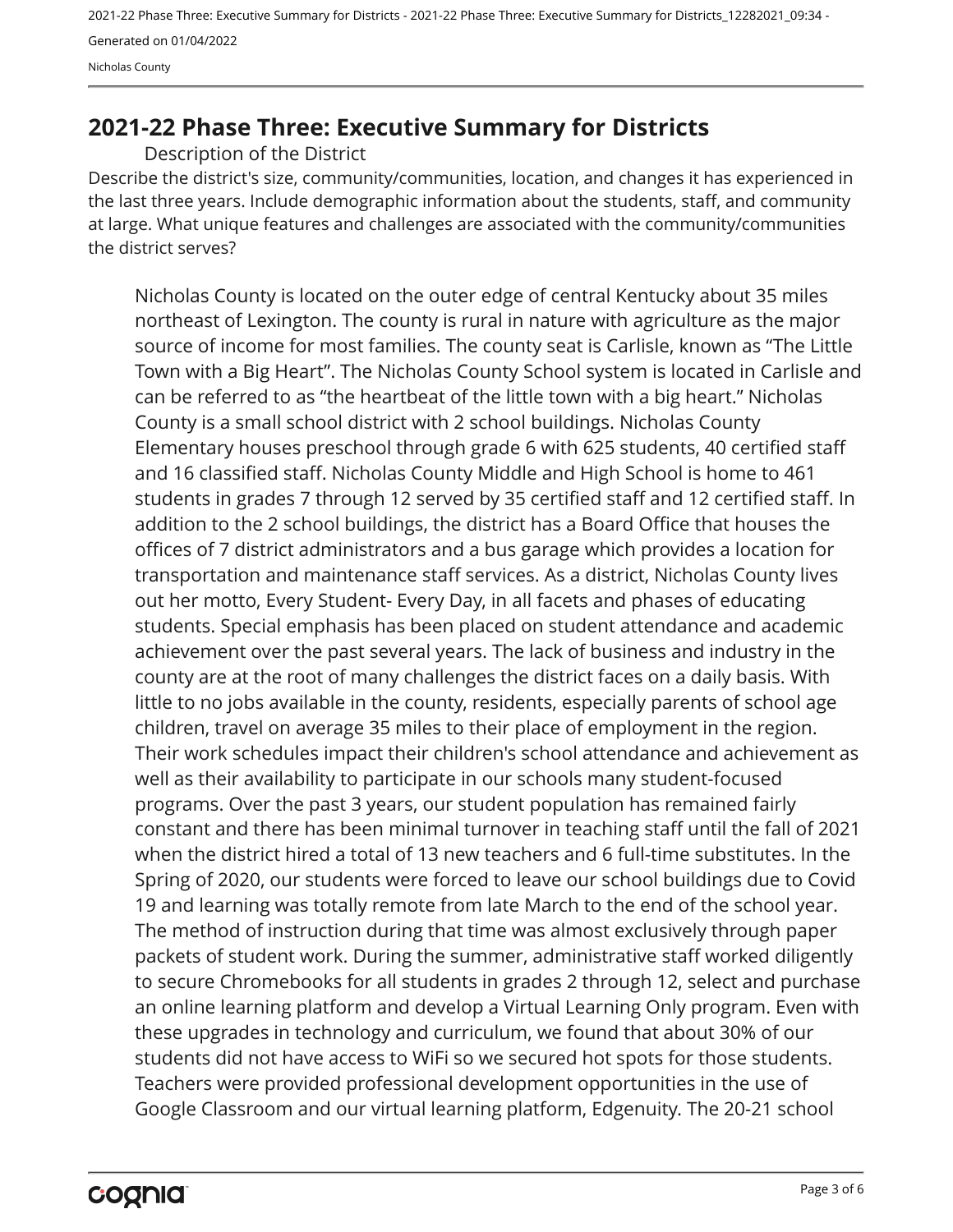Nicholas County

year began with 14 straight days of nontraditional instruction (NTI) with students learning from home via our virtual learning platform, Edgenuity, and Google Classroom until students could return to in-person learning for 8 days of in-person learning and then 15 days of NTI, 11 days of in-person learning and then finishing out the fall semester with 22 days of NTI. The Spring semester of 2021 included 64 days of in-person learning, 27 days of NTI and 6 snow days. In late summer of 2021, the community experienced a flash flood that resulted in 1 fatality, nearly 100 homes lost, 30 local businesses impacted including the county's only grocery store which was a complete loss, and over 30 families of our students lost either their homes or most of their belongings. The 2021-2022 school year started with the entire district community making sure students and staff who had been impacted by the flood and/or had lost family members due to Covid 19 were both physically and emotionally ready to start the new school year.

#### District's Purpose

Provide the district's purpose statement and ancillary content such as mission, vision, values, and/or beliefs. Describe how the district embodies its purpose through its program offerings and expectations for students.

Nicholas County Schools exist to prepare all students with the self-discipline and academic proficiency necessary to be contributing citizens in an ever-changing society. In our 2018-2019 administrative retreat, much time and effort was invested in developing a district "motto" that would enhance our district's purpose/mission statement and be accepted by all NCS staff. We developed the following explanation. At Nicholas County Schools every decision is based on the best interests of our students. Our staff lives out our district motto, Every Student Every Day, in everything they do. Nicholas County Schools provides a safe and nurturing educational environment where students can grow and thrive intellectually, socially and physically. This new narrative describes how our district embodies its purpose through every aspect of the educational experience.

Describe the district's notable achievements and areas of improvement in the last three years. Additionally, describe areas for improvement that the district is striving to achieve in the next three years. Notable Achievements and Areas of Improvement

In the 2019-2020 school year our elementary school moved out of the "TSI" rating and both schools and the district received 3 star rating under the new accountability system from KDE. During the summer of 2020, administrative staff worked diligently to secure Chromebooks for all students in grades 2 through 12, select and purchase an online learning platform and develop a Virtual Learning Only program. Even with these upgrades in technology and curriculum, we found that about 30% of our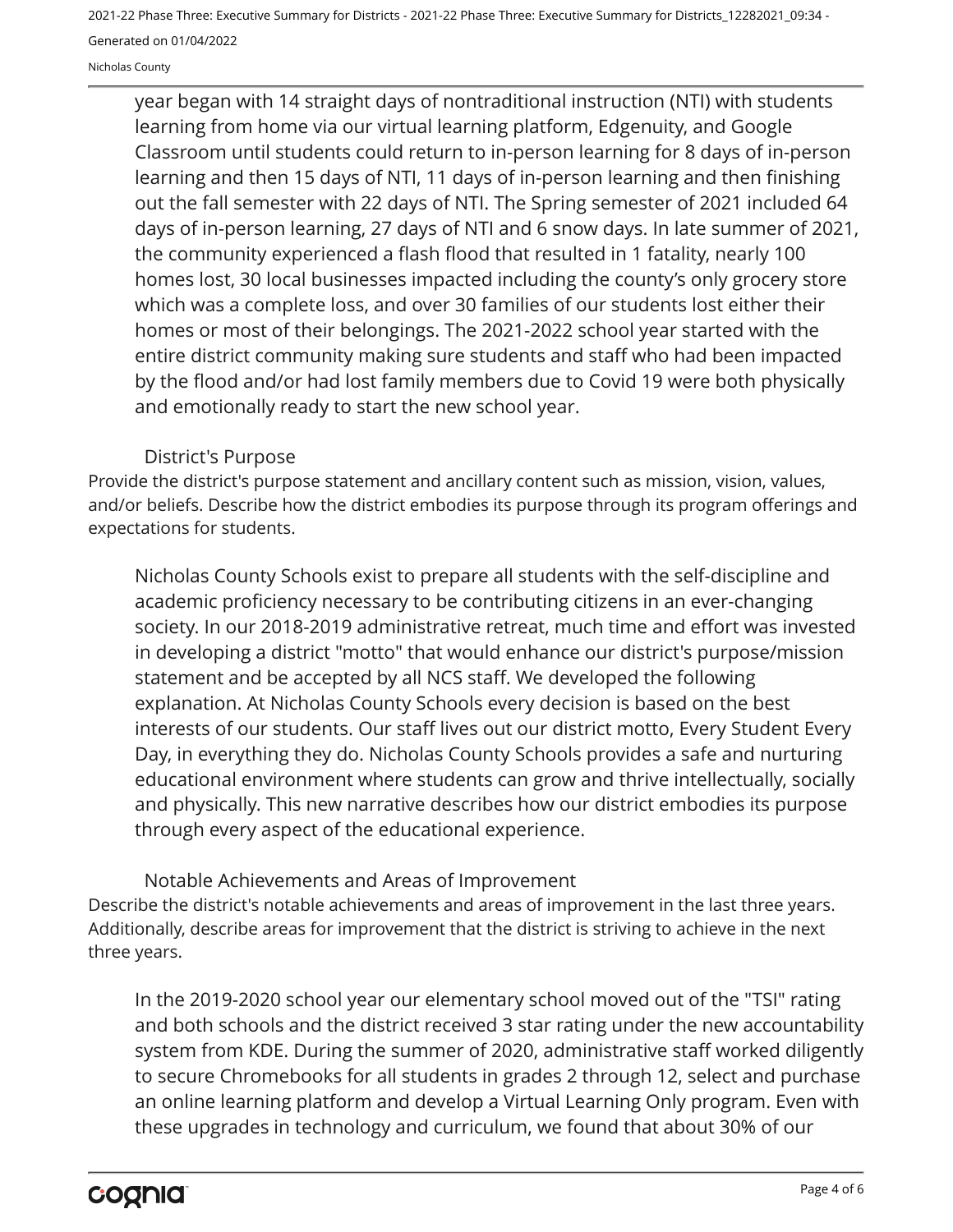Nicholas County

students did not have access to WiFi so we secured hot spots for those students. Teachers were provided professional development opportunities in the use of Google Classroom and our virtual learning platform, Edgenuity. The 20-21 school year proved to be incredibly challenging due to the need to transition quickly from nontraditional to in-person learning and back from September through February as a result of Covid 19. As a result of the instability in instruction from March 2020 to March 2021, our students at all levels are experiencing difficulty in returning to a more scheduled learning environment which can be evidenced in behavioral issues as well as gaps in academic achievement during the first semester of the 21-22 school year. Areas of Improvement - We need to increase levels of student proficiency in all grades in mathematics and reading. We also need to improve attendance percentages and address truancy issues among student population. With the introduction of virtual learning, we need to continue to refine our approach to distance learning.

#### Additional Information

**Districts Supporting CSI/TSI (including ATSI) Schools Only:** Describe the procedures for monitoring and providing support for (a) CSI/TSI school(s) so as to ensure the successful implementation of the school improvement plan.

Neither of our schools are CSI/TSI schools at this time.

#### Additional Information

Provide any additional information you would like to share with the public and community that were not prompted in the previous sections.

N/A